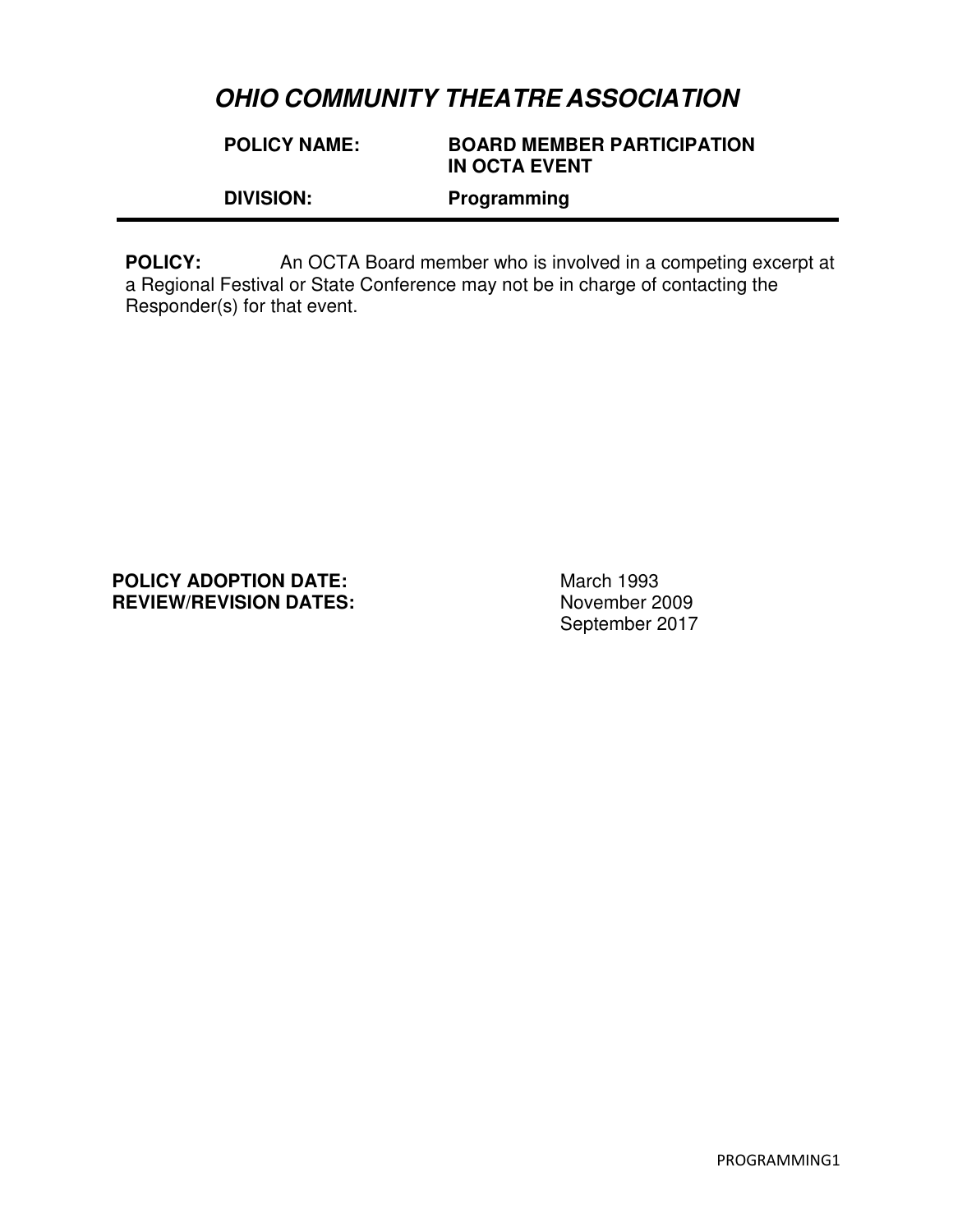**POLICY NAME: CONFERENCE CHAIR** 

 **DIVISION: Programming** 

**POLICY:** The Chair for the Annual OCTA Conference shall be an elected member of the Board of Directors.

The appointment of the Conference Chair will be made by the President with input and selection information from the Executive Committee. If the person is not an elected member of the board, they may be appointed to the position pending election. In the event that a candidate for Conference Chair is an Executive Committee Member, they must excuse themselves from that discussion and decision. The Conference Chair shall keep the 1st Vice President Programming Chair updated on all plans for the conference**.** 

**PROCEDURES:** Plans for the Annual OCTA Conference are handled through the Programming Division and the Chairperson of the event will report to the 1st Vice-President, Programming Chair.

**POLICY ADOPTION DATE:** October 1993 **REVIEW/REVISION DATES:** July 2004

 November 2009 July 2017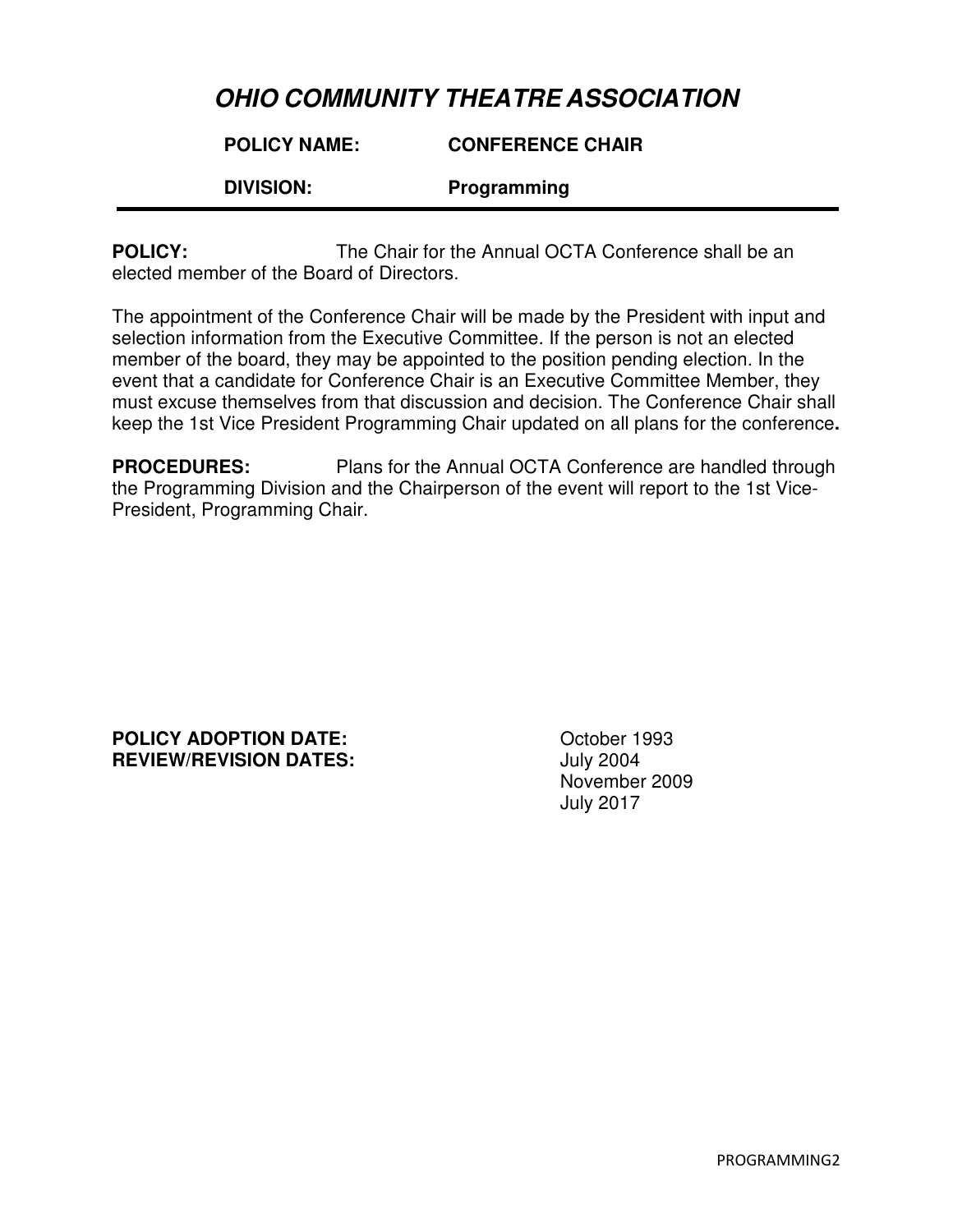**POLICY NAME: GUIDE / RESPONDENT / SPEAKERS** 

 **BUREAU PROGRAM** 

 **DIVISION: Programming** 

**POLICY:** OCTA will provide Guides, Respondents and Speakers for use by member theatres.

**PROCEDURES:** Theatres will send requests to the Guide / Respondent Chair for either a Guide or Respondent for their production and will include directions to their theatre.

Theatres are entitled to use the Program two times free each year. Thereafter the cost shall be determined by the OCTA Fee Schedule.

Theatres will receive a Confirmation Letter and Evaluation form, from the Guide / Respondent Chair.

The Guide / Respondent will sign a Program Completion postcard and return it to the Administrative Assistant after each session.

If a Guide / Respondent is not contacted by the Guide/Respondent Chair, they will not be reimbursed by OCTA.

**FEE:** Guide, Responder, or Speaker will be paid according to the OCTA Fee Schedule for each event.

**POLICY ADOPTION DATE:** March 1998 **REVIEW/REVISION DATES:** October 2000

October 2004 November 2009 July 2017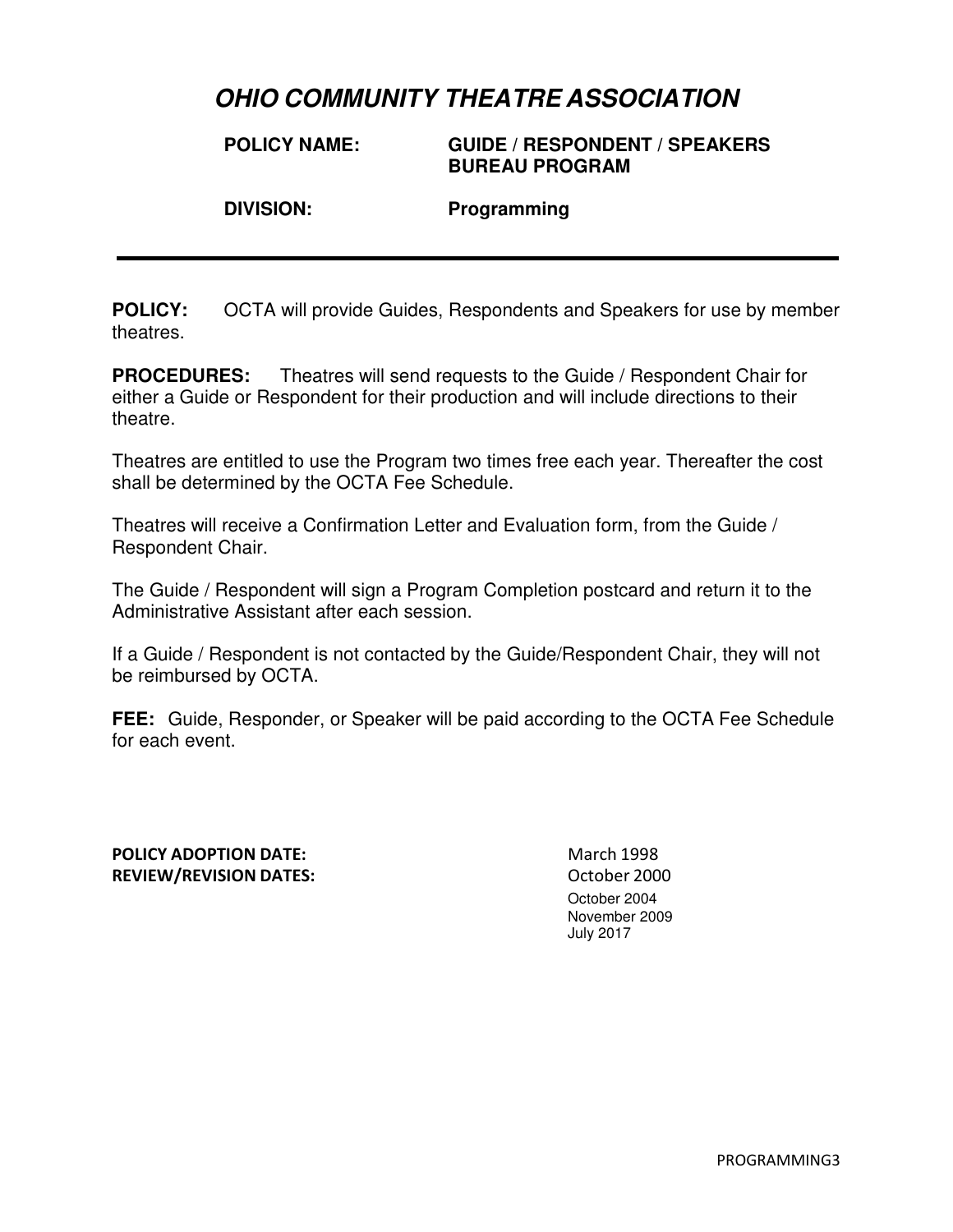**POLICY NAME: REGIONAL OCTAFESTS** 

 **DIVISION: Programming**

**POLICY:** All Regions must hold their annual Regional Festivals by or before the second weekend in July of each year.

Regions hosting seven (7) or fewer theatres for their Regional Festival must hold a one day event. Regions hosting eight (8) or more theatres for their Regional Festival may hold either a one day or two day event, according to their needs.

The dates for Regional Festivals shall be as follows: (Dates are based on the weekend that contains the first Saturday in June date.)

> 1<sup>st</sup> Weekend in June – Central Region 2<sup>nd</sup> Weekend in June – Northwest Region 3<sup>rd</sup> Weekend in June – Northeast Region 4<sup>th</sup> Weekend in June – Southwest Region 2nd Weekend in July – West/Southeast Regions (TBA)

No changes may be made to this schedule without board approval.

#### **POLICY ADOPTION DATE:** October 1998 **REVIEW/REVISION DATES:** November 2009

 October 2010 December 2010 September 2017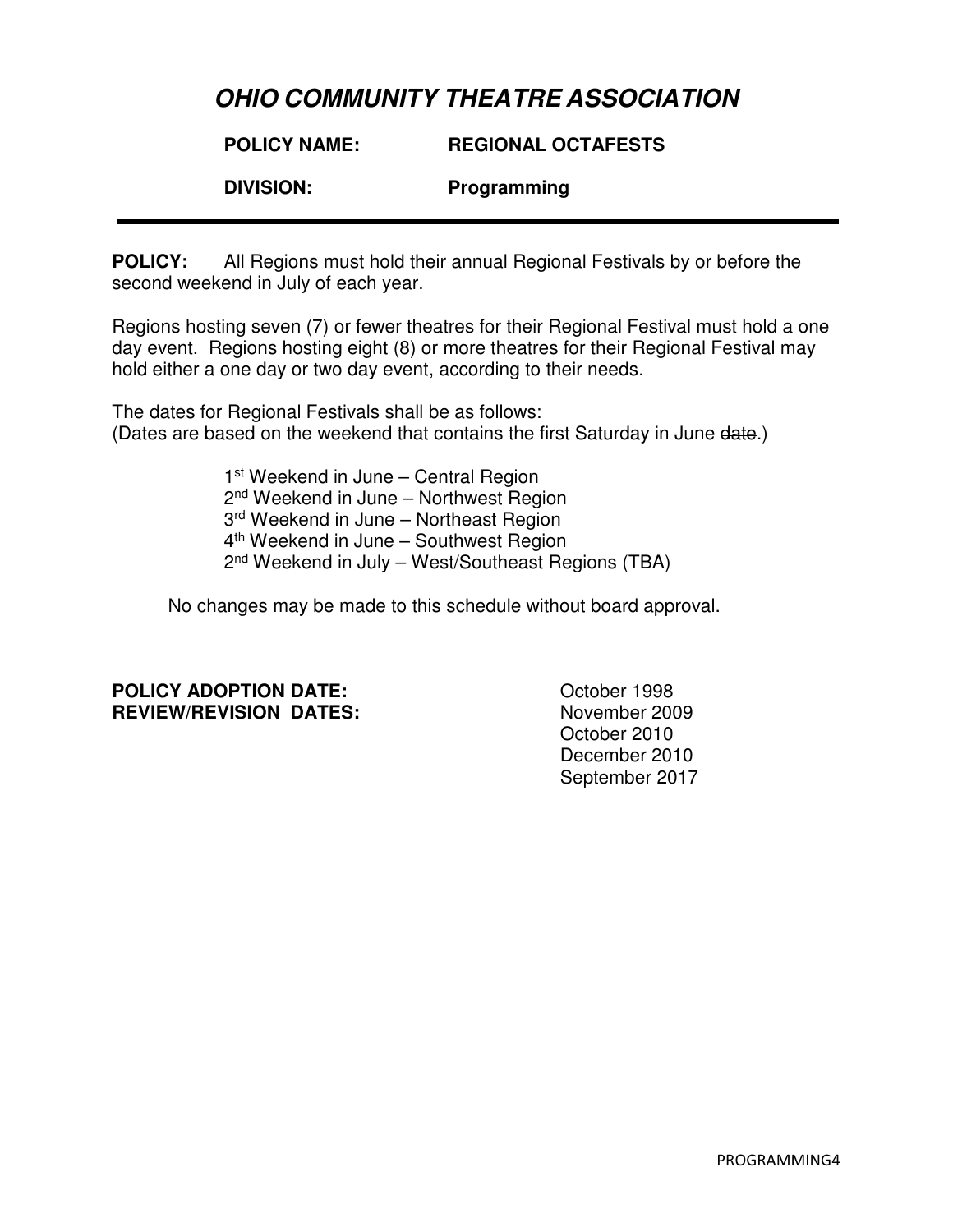| <b>POLICY NAME:</b> | <b>RESPONDERS</b> |
|---------------------|-------------------|
|---------------------|-------------------|

 **DIVISION: Programming**

**POLICY:** Responders who arrive late to a Regional Festival or State Conference will be replaced, and only mileage to the event will be paid. The expectation is that the Responder will arrive 30 minutes prior to the start of their contracted event.

If a Responder has not arrived 30 minutes prior to the start of the contracted event, the OCTAFest Chair or other designated person will try to locate an OCTA trained and/or accepted Responder on site who will be asked to serve as the Responder. If there are no OCTA trained and/or accepted Responders readily available, the OCTAFest Chair or designated person, if qualified will act as a Responder.

If there are no OCTA trained and/or accepted Responders available, the event will proceed with two Responders. The OCTAFest Chair or designated person will serve as tie-breaker during the deciding of awards

**PROCEDURES:** The replacement Responder will receive the payment as specified in the Contract with the original Responder.

**POLICY ADOPTION DATE:** October 2000 **REVIEW/REVISION DATES:** January 2005

 November 2009 September 2017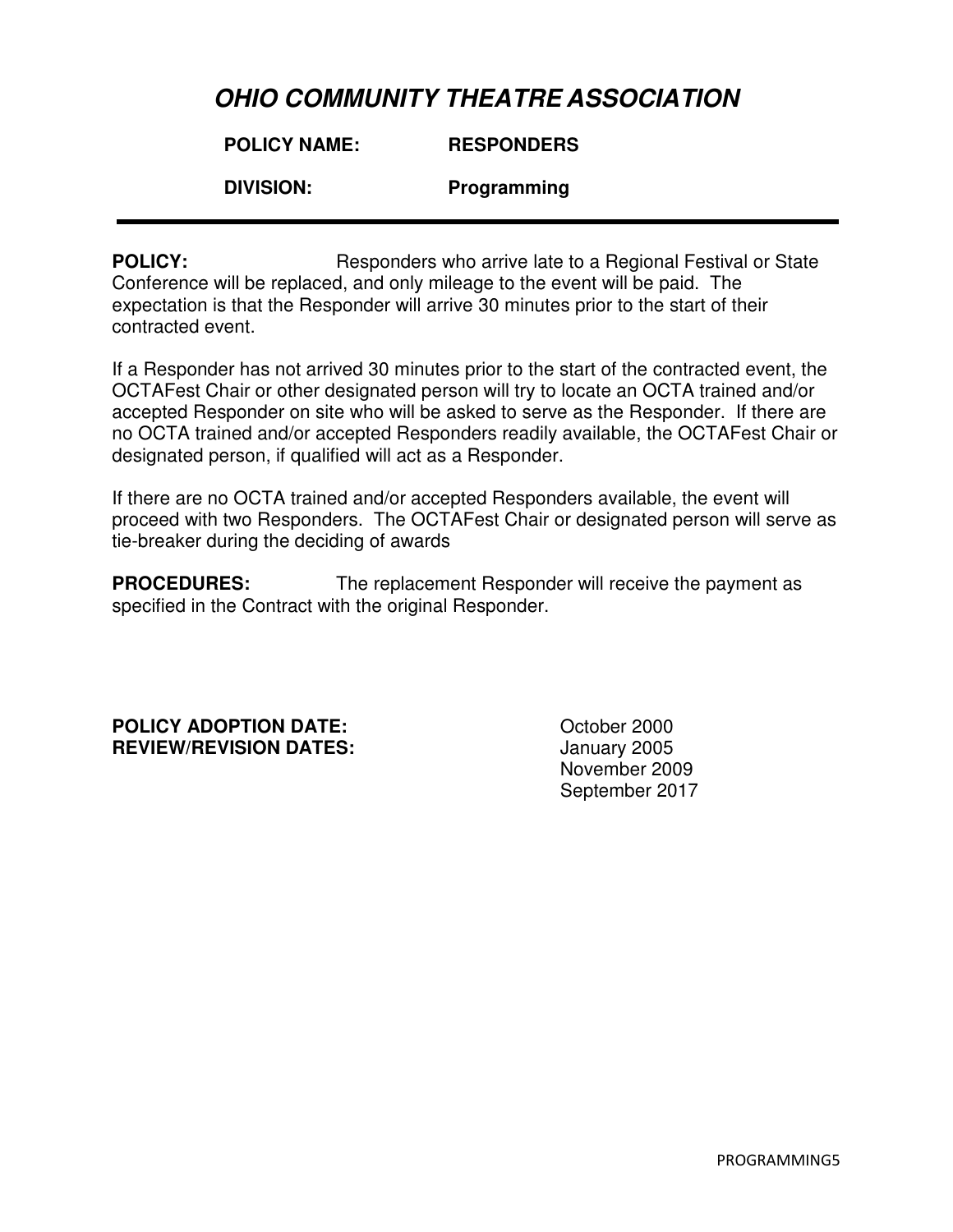**POLICY NAME: SCRIPT LIBRARY** 

 **DIVISION: Programming**

**POLICY:** The Ohio Community Theatre Association will maintain a script library to provide easy access of scripts to OCTA member theatres.

**PROCEDURES:** Member theatres requesting script(s) will understand that script(s) are for reading only.

Request form must be signed by the person requesting the scripts and the theatre President or Treasurer.

An address including street, house number or apartment number must be used. A post office box number will not be accepted.

A limit of fifteen (15) scripts may be ordered at one time. Scripts will be on loan for two (2) months.

A refundable check as determined by the OCTA Fee Schedule must accompany the script request. The check will be refunded if the scripts are returned by the due date posted on the follow-up letter. Overdue scripts will receive a past due reminder followed by an invoice. The replacement amount charged per script will be determined by the OCTA Fee Schedule. The deposit is forfeited once scripts are overdue.

The borrowing theater is responsible for the return postage.

Any theater with overdue scripts or outstanding bills will be denied use of the library.

**POLICY ADOPTION DATE:** September 1997 **REVIEW/REVISION DATES:** March 2002

 October 2004 November 2009 July 2017